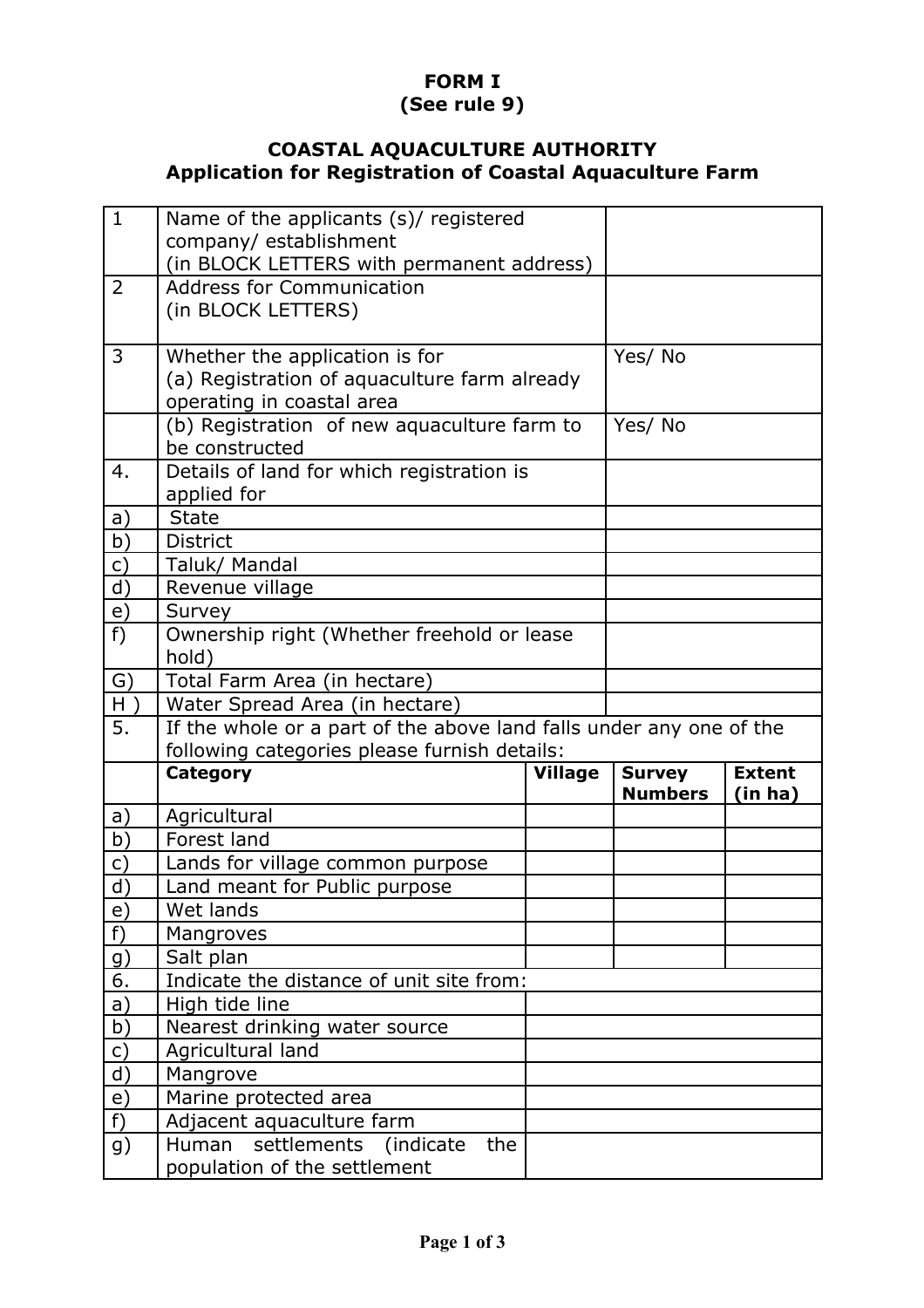|    | $\mathbf{1}$ | Name of the applicants (s)/ registered                    |        |
|----|--------------|-----------------------------------------------------------|--------|
|    |              | company/establishment                                     |        |
|    |              | (in BLOCK LETTERS with permanent address)                 |        |
|    | h)           | National parks                                            |        |
|    | i)           | Sanctuaries                                               |        |
| j) |              | Reserve forests                                           |        |
|    | k)           | Breeding spawning<br>grounds<br>and                       |        |
|    |              | other aquatic life                                        |        |
|    | $\vert$      | <b>Beaches</b>                                            |        |
|    | M)           | Coral reefs                                               |        |
|    | n)           | Heritage area                                             |        |
|    | 7.           | Water for the Aquaculture Unit                            |        |
|    | a)           | Sea                                                       | Yes/No |
|    | b)           | Creek/estuary/Canal/Back water                            | Yes/No |
|    | 8            | Date of commencement of                                   |        |
|    |              | operations of existing aquaculture                        |        |
|    |              | farm                                                      |        |
|    | 9            | *Furnish Project Report giving                            |        |
|    |              | details with sketch (to scale) of                         |        |
|    |              | design and layout of the                                  |        |
|    |              | aquaculture farm in                                       |        |
|    |              | operation/proposed along with                             |        |
|    |              | operational details, water intake and                     |        |
|    |              | wastewater treatment facility.                            |        |
|    | 10           | $*$ Whether<br>Environment<br>Impact                      |        |
|    |              | Assessment (EIA)/<br>Environment                          |        |
|    |              | Management Plan<br>(EMP)<br>were                          |        |
|    |              | carried out on the environment of                         |        |
|    |              | the aquaculture farm with reference                       |        |
|    |              | other<br>land<br>its<br>in<br>to<br>uses                  |        |
|    |              | neighbourhood<br>and<br>based<br>on                       |        |
|    |              | operational details of the unit as                        |        |
|    |              | furnished in<br>Project report,<br>the                    |        |
|    |              | please state specifically, whether                        |        |
|    | a)           | The aquaculture activity has the                          |        |
|    |              | effect of causing water logging of                        |        |
|    |              | adjacent areas or polluting<br>the                        |        |
|    |              | drinking water sources.<br>By use of supplementary        |        |
|    | b)           |                                                           |        |
|    |              | feeds/medicines/drugs, etc. will<br>consequently increase |        |
|    |              | sedimentation, which will be harmful                      |        |
|    |              | to the environment.                                       |        |
|    | $\mathsf{C}$ | Such activity would cause siltation,                      |        |
|    |              | turbidity with detrimental implication                    |        |
|    |              | of local fauna and flora                                  |        |
|    | 11.          | *If, Environment Impact Assessment                        |        |
|    |              | (EIA) has been done, please attach                        |        |
|    |              |                                                           |        |